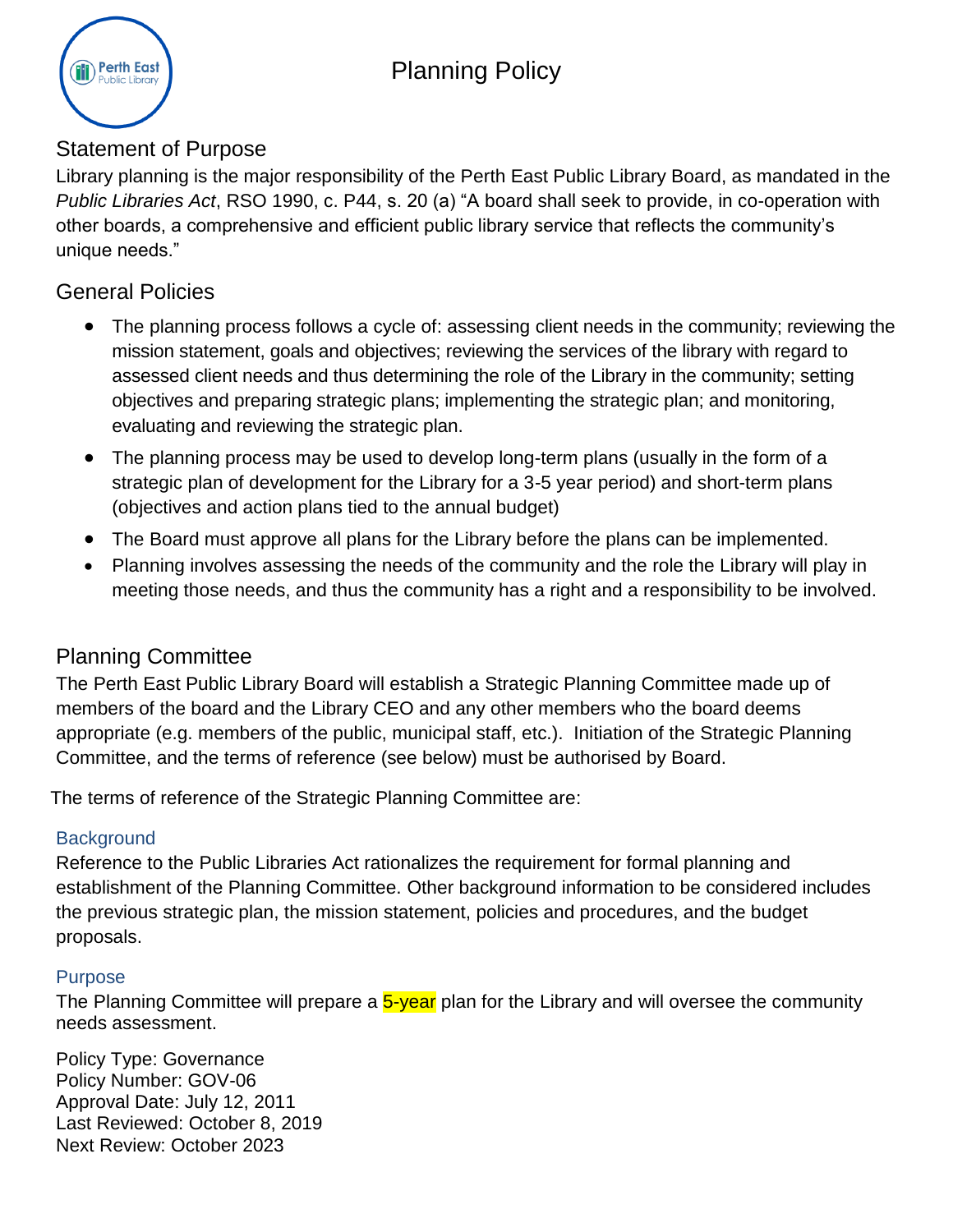#### **Resources**

The Committee may require special funding for data collection.

#### Reporting schedule

Reports (summarizing activity-to-date and recommendations) to the Board are required at each major step in the planning process (i.e. mission statement, community needs assessment, etc.). Board approval should be received at these steps.

### Mission Statement

Mission statements, sometimes referred to as the 'statement of purpose', provide an overall theoretical framework on which subsequent planning can be based. A mission statement will be formulated, regularly reviewed and adhered to by the Perth East Public Library Board.

In the mission statement, the Board must describe as explicitly and concisely as possible its philosophical understanding of the library service that it intends to provide in the community for which it has been established.

- With guidance from staff, the mission statement must be revised by the Strategic Planning Committee.
- The mission statement must be approved by the Board.
- The mission statement must be reviewed at least every five years.
- The mission statement will be clearly declared at the front of the Policy manual and on the Library website.

### Situational Analysis

Community needs, with regard to Library services, must be determined as part of the planning process conducted by the Perth East Public Library Board.

- A 'community needs assessment' must be conducted every *five* years.
- A Library 'profile' (a review of the current state of the library services and costs) must also be collected as part of the information base to help in planning. The objective of the Library profile is to determine how responsive services are to the community. The profile is put together through the analysis of data derived from such sources as:
	- o Input measures (e.g. volume of resources coming into the library to support a programme or service. Data are also gathered on library income (e.g. grants) and the uses to which it is put (e.g., hours open, volumes held, volumes added).
	- $\circ$  Output measures (e.g. the magnitude of service provided by the library. Data are gathered on such items as active registration, circulation, in-library use of materials, reference transactions and attendance at programmes.)
- The community needs assessment and the Library profile will be used in the planning process to determine the role of the Library in the community (e.g. information centre, education support centre, popular materials resource, learning for pre-schoolers, reference source, etc.)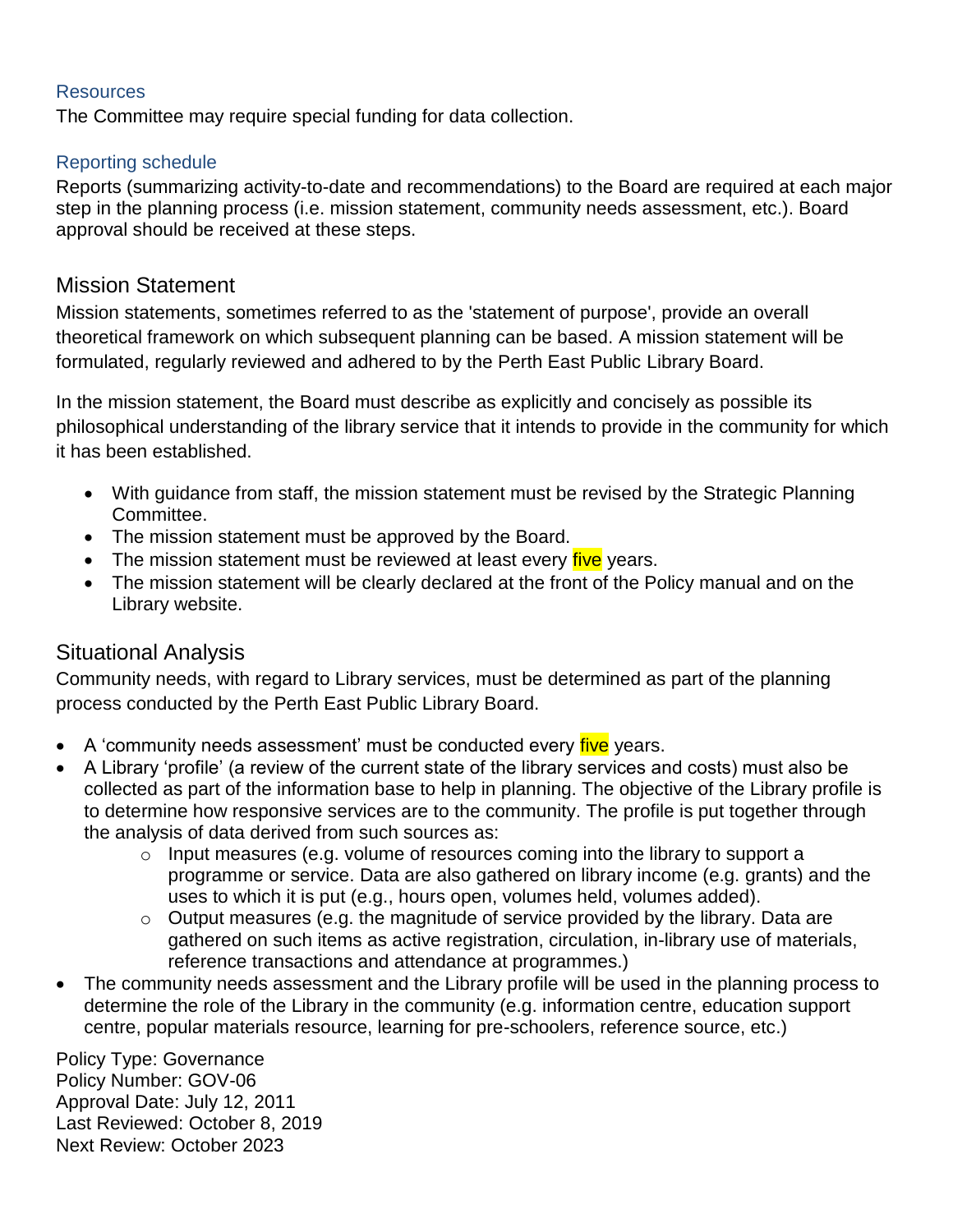# Strategic Plan

A written Strategic Plan must be formulated at least once in each term of the Perth East Public Library Board.

- In developing strategic plans, the Strategic Planning Committee will consider: developing new services or operations; maintaining or improving the quality of an existing service or operation; and eliminating or minimizing existing problems.
- A major task for the Strategic Planning Committee is the preparation of the Strategic Plan document that draws the collected information together. The two major purposes of the planning document are to: record the findings and recommendations of the Planning Committee; and communicate this information to the Board, the municipal council and the community.
- The CEO or a designate will draft an initial version of the Strategic Plan for discussion by the Strategic Planning Committee.
- The Strategic Planning Committee will make any changes and forward the Strategic Plan to the Board for approval.

# Implementation of the Strategic Plan

The Perth East Public Library Board will oversee implementation of the Strategic Plan.

- After Board approval is obtained, it is the role of the staff, in consultation with the Board, to implement the Strategic Plan.
- Implementation of the plan involves:
	- o Revising and developing policies: Policies are rules of conduct created to implement plans that have been established to realize objectives. Every policy statement made by the Board is a public assertion of the way in which it interprets its role in the community.
	- $\circ$  Revising and developing procedures: After policies are set by the Board, library staff can develop procedures and make decisions within the realm of established policies. Procedures are specific directions, established by the staff, to implement the library policies. Procedures provide a clear list of tasks to be completed and the order in which they are to be done.

## Monitoring and Evaluation

Strategic Plans must be continuously monitored, evaluated and reviewed by the Perth East Public Library Board.

- The Strategic Plan must be monitored continuously (at least annually) by the Board to check that the tasks are being accomplished according to the timetable and that problems are detected and remedied at an early stage.
- Revisions to the Strategic Plan, if any are necessary, must be documented and reported to the Board.
- After the review of revisions, the Board must establish the Library's priorities for the next period and assess and revise the Strategic Plan again, if necessary.